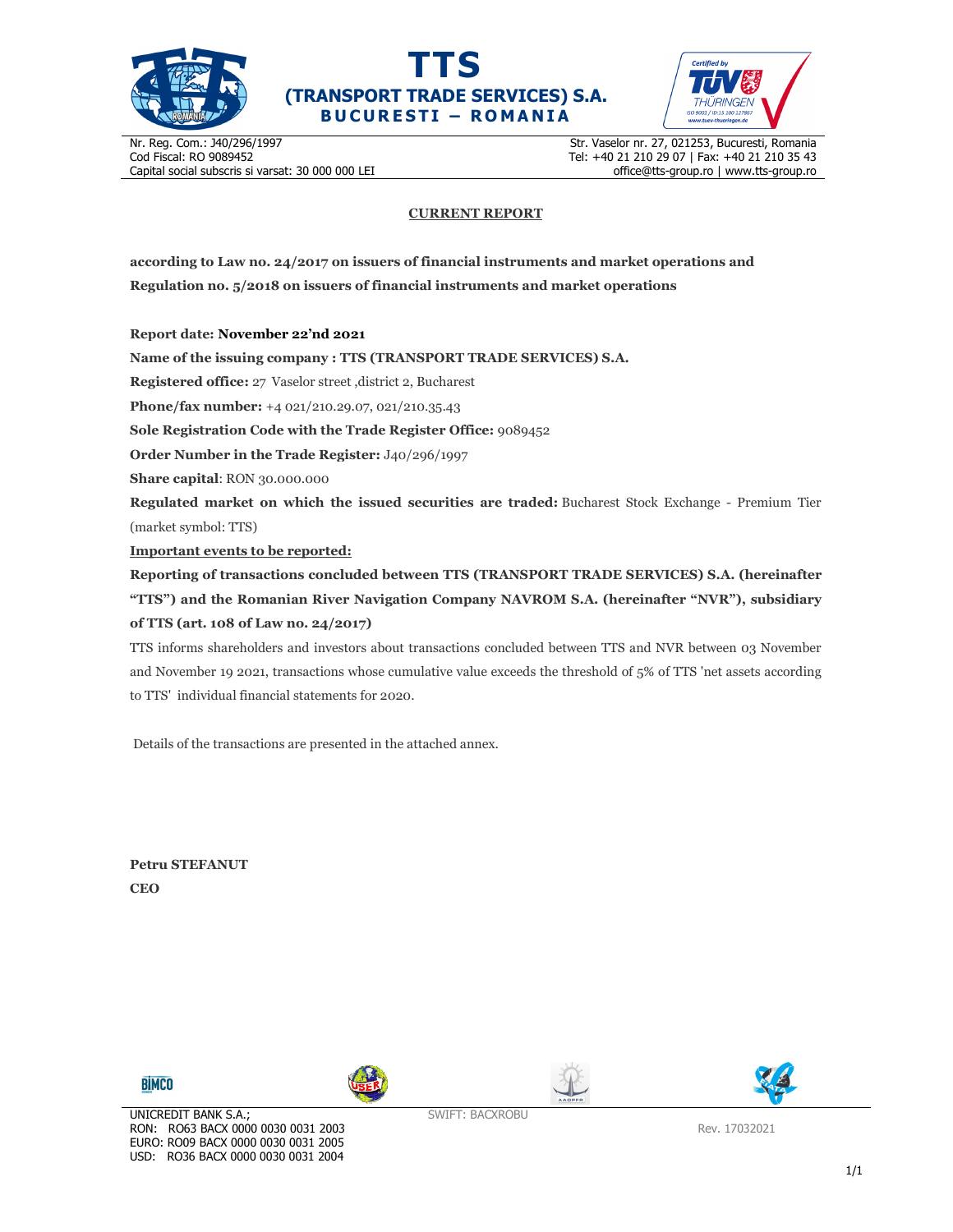

 $\sim$ 





## Nr. Reg. Com.: J40/296/1997Cod Fiscal: RO 9089452 ANNEX 1 Capital social subscris si varsat: 30 000 000 LEI

Str. Vaselor nr. 27, 021253, Bucuresti, Romania Tel: +40 21 210 29 07 | Fax: +40 21 210 35 43 office@tts-group.ro | www.tts-group.ro

| Beneficiary                                                    | Contract ID                         | Cumulated value<br>[RON]<br>Nov 03 - Nov 19<br>2021 | Contract<br>date | Expiration<br>date | Subject of<br>the<br>contract | Contract<br>type |    | Guarantees Terms and methods of payment                       | Penalties          |  |  |
|----------------------------------------------------------------|-------------------------------------|-----------------------------------------------------|------------------|--------------------|-------------------------------|------------------|----|---------------------------------------------------------------|--------------------|--|--|
|                                                                | 1238/SM/M/A/18                      | 512,507.86                                          | 1-Apr-18         | 1-Apr-23           |                               |                  | no | up to 45 days from invoicing with<br>payment by payment order | demmurage/dispatch |  |  |
|                                                                | 1242/SM/M/A/18                      | 882,276.32                                          | $1-Apr-18$       | 31-Mar-23          |                               |                  |    |                                                               |                    |  |  |
|                                                                | 14/A/003/M/SM/215                   | 1,199,303.93                                        | $1-Jun-13$       | 31-Dec-21          |                               |                  |    |                                                               |                    |  |  |
|                                                                | 15/A/051/M/MM/001                   | 112,921.39                                          | $5$ -Jan-15      | 31-Dec-21          |                               |                  |    |                                                               |                    |  |  |
|                                                                | 1763/MS/M/A/19                      | 39,639.60                                           | 1-Feb-19         | 1-Feb-22           |                               |                  |    |                                                               |                    |  |  |
|                                                                | 2034/MB/A/A/19                      | 50,081.29                                           | 1-Jul-19         | 30-Jun-22          |                               |                  |    |                                                               |                    |  |  |
|                                                                | 2331/RB/M/A/20                      | 243,065.00                                          | $1-Jan-20$       | 31-Dec-21          |                               |                  |    |                                                               |                    |  |  |
|                                                                | 2335/AV/A/A/20                      | 145,497.66                                          | $1-Jan-20$       | 31-Oct-21          |                               |                  |    |                                                               |                    |  |  |
|                                                                | 2545/OA/C/A/20                      | 38,315.60                                           | 15-May-20        | 31-Dec-21          |                               |                  |    |                                                               |                    |  |  |
|                                                                | 2603/AB/M/A/20                      | 124,687.79                                          | 18-Mar-20        | 31-Dec-21          |                               |                  |    |                                                               |                    |  |  |
|                                                                | 2932/MV/M/A/21                      | 28,911.61                                           | $1-Jan-21$       | $1-Jan-22$         |                               |                  |    |                                                               |                    |  |  |
|                                                                | 2943/DT/M/A/21                      | 58,063.75                                           | 31-Jan-21        | 31-Dec-21          |                               |                  |    |                                                               |                    |  |  |
|                                                                | 2957/MM/M/A/21                      | 1,318,240.65                                        | $1-Jan-21$       | 31-Mar-22          | cargo transport               | booking note     |    |                                                               |                    |  |  |
|                                                                | 2993/MM/M/A/21                      | 293,492.12                                          | $4$ -Jan-21      | 31-Jan-22          |                               |                  |    |                                                               |                    |  |  |
| <b>TTS</b>                                                     | 3011/OA/C/A/21                      | 686,871.14                                          | $1-Mar-21$       | 1-Mar-22           |                               |                  |    |                                                               |                    |  |  |
|                                                                | 3094/MV/M/A/21                      | 60,004.42                                           | 13-Apr-21        | 13-May-22          |                               |                  |    |                                                               |                    |  |  |
|                                                                | 3165/AR/A/A/21                      | 1,534,068.75                                        | 15-Jun-21        | 30-May-22          |                               |                  |    |                                                               |                    |  |  |
|                                                                | 3215/AS/A/A/21                      | 1,520,224.31                                        | 15-Jun-21        | 31-Dec-21          |                               |                  |    |                                                               |                    |  |  |
|                                                                | 3262/SM/M/A/21                      | 142,438.25                                          | 19-Jul-21        | 30-Nov-21          |                               |                  |    |                                                               |                    |  |  |
|                                                                | 3272/AS/C/A/21                      | 34,087.13                                           | $21 -$ Jul-21    | 31-Dec-21          |                               |                  |    |                                                               |                    |  |  |
|                                                                | 3282/AS/A/A/21                      | 3,711.53                                            | 1-Jun-21         | $1-Jan-22$         |                               |                  |    |                                                               |                    |  |  |
|                                                                | 3303/AS/C/A/21                      | 80,887.35                                           | 23-Jul-21        | 31-Dec-21          |                               |                  |    |                                                               |                    |  |  |
|                                                                | 3324/AR/A/A/21                      | 1,457,393.98                                        | 7-Jul-21         | 31-Dec-21          |                               |                  |    |                                                               |                    |  |  |
|                                                                | 3332/AB/M/A/21                      | 45,582.32                                           | 13-Aug-21        | 15-Nov-21          |                               |                  |    |                                                               |                    |  |  |
|                                                                | 3405/MM/M/A/21                      | 97,844.00                                           | 26-Aug-21        | 31-Dec-21          |                               |                  |    |                                                               |                    |  |  |
|                                                                | 3408/OA/C/A/21                      | 52,256.16                                           | 13-Sep-21        | 30-Apr-22          |                               |                  |    |                                                               |                    |  |  |
|                                                                | 3427/SM/M/A/21                      | 71,970.19                                           | 13-Oct-21        | 30-Nov-21          |                               |                  |    |                                                               |                    |  |  |
|                                                                | 3442/RB/M/A/21                      | 163,268.99                                          | 21-Oct-21        | 30-Nov-21          |                               |                  |    |                                                               |                    |  |  |
|                                                                | 3444/OA/C/A/21                      | 85,765.76                                           | 18-Oct-21        | 31-Dec-21          |                               |                  |    |                                                               |                    |  |  |
| Total value executed in the reported period: 11,083,378.85 RON |                                     |                                                     |                  |                    |                               |                  |    |                                                               |                    |  |  |
|                                                                | NVR claims on TTS: 8,238,568.66 RON |                                                     |                  |                    |                               |                  |    |                                                               |                    |  |  |

**BİMCO** 







UNICREDIT BANK S.A.; RON: RO63 BACX 0000 0030 0031 2003 EURO: RO09 BACX 0000 0030 0031 2005 USD: RO36 BACX 0000 0030 0031 2004

SWIFT: BACXROBU